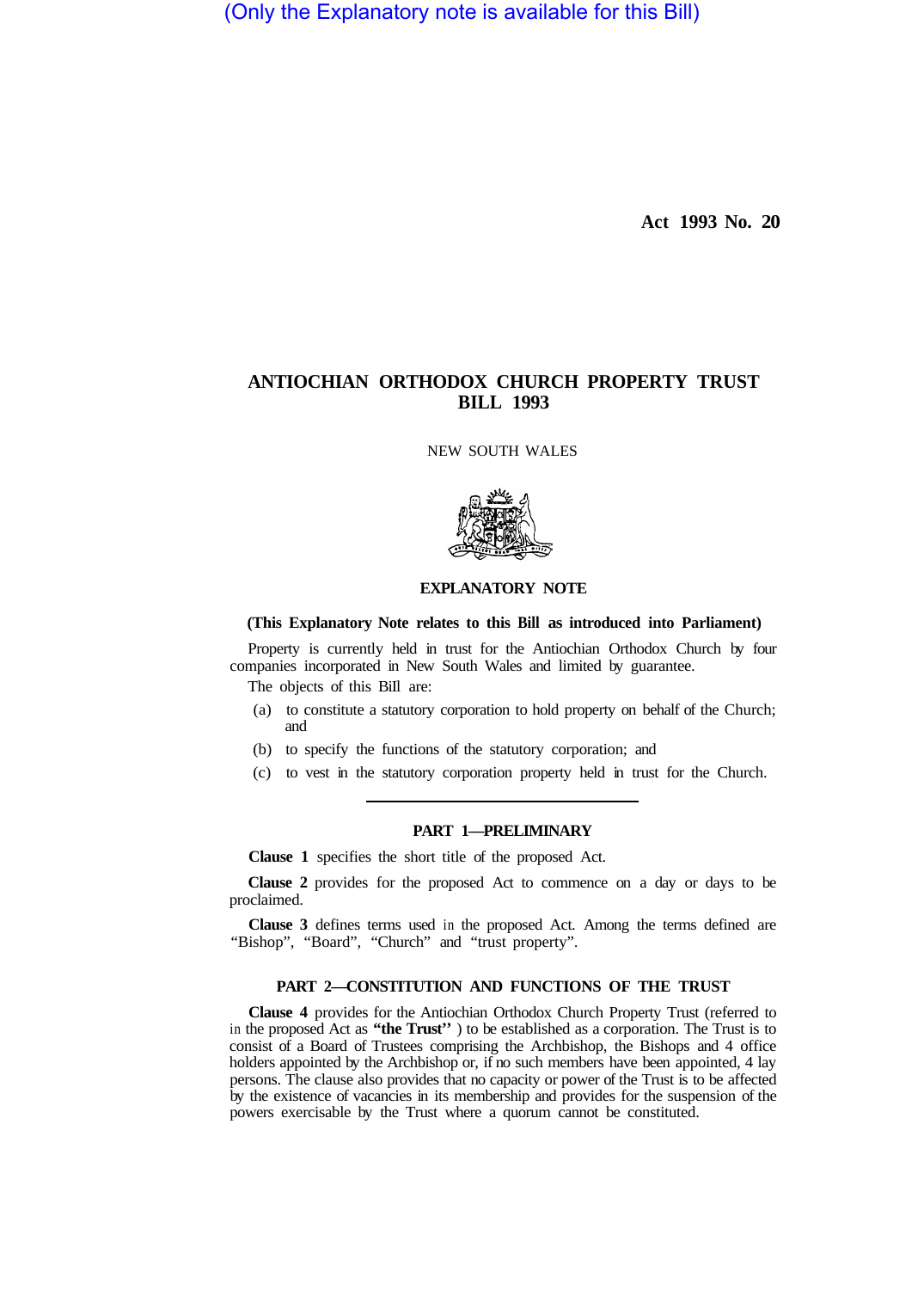*Antiochian Orthodox Church Property Trust 1993 [Act 1993 No. 20]* 

**Clause 5** provides for the notification in the Gazette of the creation of a new diocese.

**Clause 6** specifies the functions of the Trust. These include:

(a) buying, holding and selling Church property; and

- (b) acquiring property by gift or by devise or bequest; and
- (c) borrowing money for Church purposes; and
- (d) operating and conducting educational, welfare and health institutions or organisations.

**Clause 7** will enable the Trust to hold property alone or jointly.

**Clause 8** provides for the investment of funds by the Trust.

**Clause 9** will enable the Trust to invest, as one fund, money held for different purposes.

**Clause 10** will enable the Trust to make arrangements with a Church of another denomination concerning the use of trust property.

**Clause 11** will enable the Trust to vary the terms of **a** trust if it has become impossible or inexpedient to carry out those terms.

**Clause 12** will enable the Trust to be the executor or administrator of an estate in which the Church has a beneficial interest. The clause will also enable the Trust to accept appointment as trustee of property held for the Church's benefit.

**Clause 13** will authorise the Trust to act on behalf of the Church in settling the compensation payable in the event that any trust property is compulsorily acquired.

#### **PART 3—VESTING OF PROPERTY IN THE TRUST**

**Clause 14** provides for the vesting in the Trust of property currently held in trust for the Church.

**Clause 15** provides for the vesting in the Trust of property given to, or receivable or recoverable by, the Church in the future.

#### **PART 4—MISCELLANEOUS MATTERS**

**Clause 16** provides for the use and custody of the seal of the Trust.

**Clause 17** will empower the Trust to delegate its functions to a Bishop.

**Clause 18** provides for the execution on behalf of the Trust of deeds and instruments required by law to be in writing and for the entering into of oral contracts on its behalf.

**Clause 19** will enable the Trust to appoint agents to execute documents on its behalf.

**Clause 20** will enable the Trust to certify that it holds property in trust for the Church.